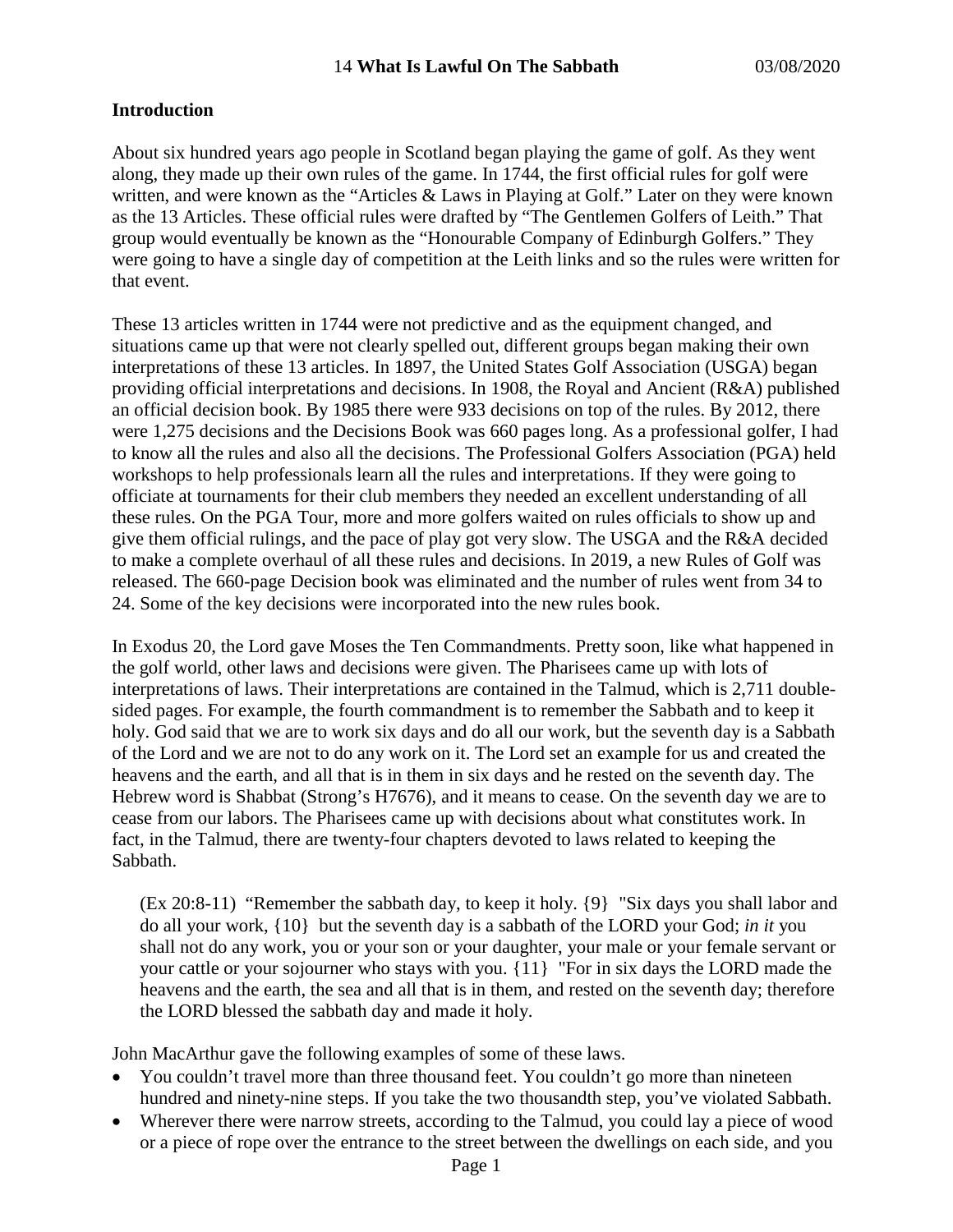could make the street like the entrance to a house so you could go another three thousand feet or nineteen hundred and ninety-nine steps beyond that.

- You could lift something up and put something down, but only from certain places to certain places.
- You could lift it up in a public place and put it down in a private place, or you could lift it up in a private place and put it down in a public place, or you could lift it up in a wide place and put it in a legally free place and on and on and on.
- No burden could be carried that weighed more than a dried fig, or half a fig carried two times.
- If you threw an object in the air and caught it with the other hand, it was a sin. If you caught it in the same hand, it wasn't.
- If a person was in one place and he reached out his arm for food and the Sabbath overtook him, he would have to drop the food and not return his arm, or he would be carrying a burden and that would be sin.
- A tailor couldn't carry his needle.
- The scribe couldn't carry his pen.
- A pupil couldn't carry his books.
- No clothing could be examined lest somehow you find a lice and inadvertently kill it.
- Wool couldn't be dyed.
- Nothing could be sold. Nothing could be bought.
- Nothing could be washed.
- A letter could not be sent even if it was sent via a heathen.
- No fire could be lit.
- Cold water could be poured on warm, but warm couldn't be poured on cold.
- An egg could not be boiled even if all you did was put it in the sand.
- You could not bathe for fear when the water fell off of you it might wash the floor.
- If a candle was lit, you couldn't put it out. If it wasn't lit, you couldn't light it.
- Chairs couldn't be moved because they might make a rut.
- Women couldn't look in a glass or they might find a white hair and be tempted to pull it out.
- Women couldn't wear jewelry because jewelry weighs more than a dried fig.
- A radish couldn't be left in salt because it would make it a pickle and that's work.
- No more grain could be pickled than you could put in a lamb's mouth.

Those are just a few of the thousands of Pharisaical laws about the Sabbath. Just as the rules of golf had become burdensome, these additional laws and legal decisions were burdensome and weighed men down. These laws were legalistic and rigid. Last week we saw that Jesus said you could not put an unshrunk patch on a garment or a worse tear would result. The Pharisaical legal system could not be patched. Jesus then said that you can't pour new wine in an old wineskin or you would lose the wine and the wineskin. The Pharisaical legal system was hard, rigid, inflexible, and could not contain the wine that God wanted to pour into His people.

Our passage today is Mark 2:23 through Mark 3:6. The translators broke this apart in Mark, but in the parallel passage in Luke and Matthew, they are all in the same section. I am covering both passages together. These were two different Sabbaths, and two different issues. But, the main idea of both passages is, "What Is Lawful On The Sabbath?" We will find out that it is lawful to feed the hungry, do good, and to save lives. These things upset the Pharisees and their strict laws, but Jesus told them that the Sabbath was made for man and that He was Lord of the Sabbath.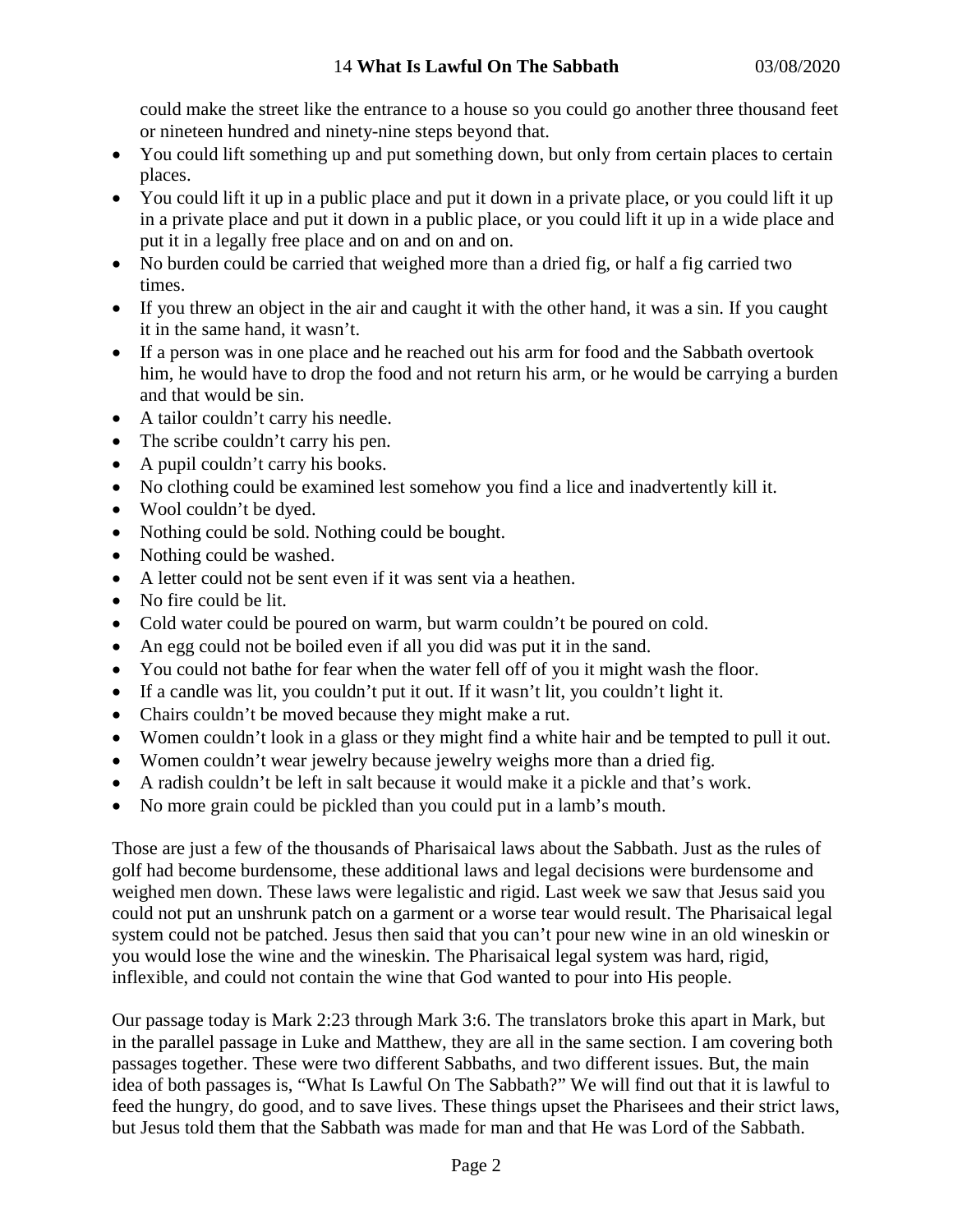### **What Is Lawful On The Sabbath?**

- 1. It is lawful to feed the hungry (Mark 2:23-28)
- 2. It is lawful to do good (Mark 3:1-6)

(Mark 2:23-3:6) "And it happened that He was passing through the grainfields on the Sabbath, and His disciples began to make their way along while picking the heads *of grain.* {24} The Pharisees were saying to Him, "Look, why are they doing what is not lawful on the Sabbath?" {25} And He said to them, "Have you never read what David did when he was in need and he and his companions became hungry; {26} how he entered the house of God in the time of Abiathar *the* high priest, and ate the consecrated bread, which is not lawful for *anyone* to eat except the priests, and he also gave it to those who were with him?" {27} Jesus said to them, "The Sabbath was made for man, and not man for the Sabbath. {28} "So the Son of Man is Lord even of the Sabbath. {3:1} He entered again into a synagogue; and a man was there whose hand was withered. {2} They were watching Him *to see* if He would heal him on the Sabbath, so that they might accuse Him. {3} He said to the man with the withered hand, "Get up and come forward!" {4} And He said to them, "Is it lawful to do good or to do harm on the Sabbath, to save a life or to kill?" But they kept silent. {5} After looking around at them with anger, grieved at their hardness of heart, He said to the man, "Stretch out your hand." And he stretched it out, and his hand was restored. {6} The Pharisees went out and immediately *began* conspiring with the Herodians against Him, *as to* how they might destroy Him."

# **1. It is lawful to feed the hungry**

Our passage begins with Jesus and His disciples passing through the grainfields on the Sabbath. We also notice that the Pharisees are speaking to Jesus, which means that they were also walking through the grainfields. Jesus' disciples were picking the heads of grain and eating them. We are not told what type of grain it was; it could have been barley, wheat, or some other grain. The fact that the heads were ready to be picked tells us that it is harvest time. Experts tell us that this probably happened in the spring or summer. The disciples were satisfying their hunger by picking some of the grain as they walked.

(Mark 2:23) "And it happened that He was passing through the grainfields on the Sabbath, and His disciples began to make their way along while picking the heads *of grain.*"

In Deuteronomy 23:25 we read that people were allowed to pick from your neighbor's field, but they could not use a sickle and harvest. You could pick some grains to feed your hunger. So, what Jesus' disciples were doing was perfectly legitimate.

(Deut 23:25) "When you enter your neighbor's standing grain, then you may pluck the heads with your hand, but you shall not wield a sickle in your neighbor's standing grain."

But it was not okay with the Pharisees. They said to Jesus, "Look, why are they doing what is not lawful on the Sabbath?" What His disciples were doing was perfectly legal to do. They were not in any violation of God's word. What they were in violation of was some of the legal descriptions and decisions made by the Pharisees. They were in violation of the laws of the Pharisees, not God's laws. I gave you an example of some of the Pharisaical laws. Remember, they had twenty-four chapters of laws just related to the keeping of the Sabbath. They considered picking the heads of grain as harvesting, which would be considered work.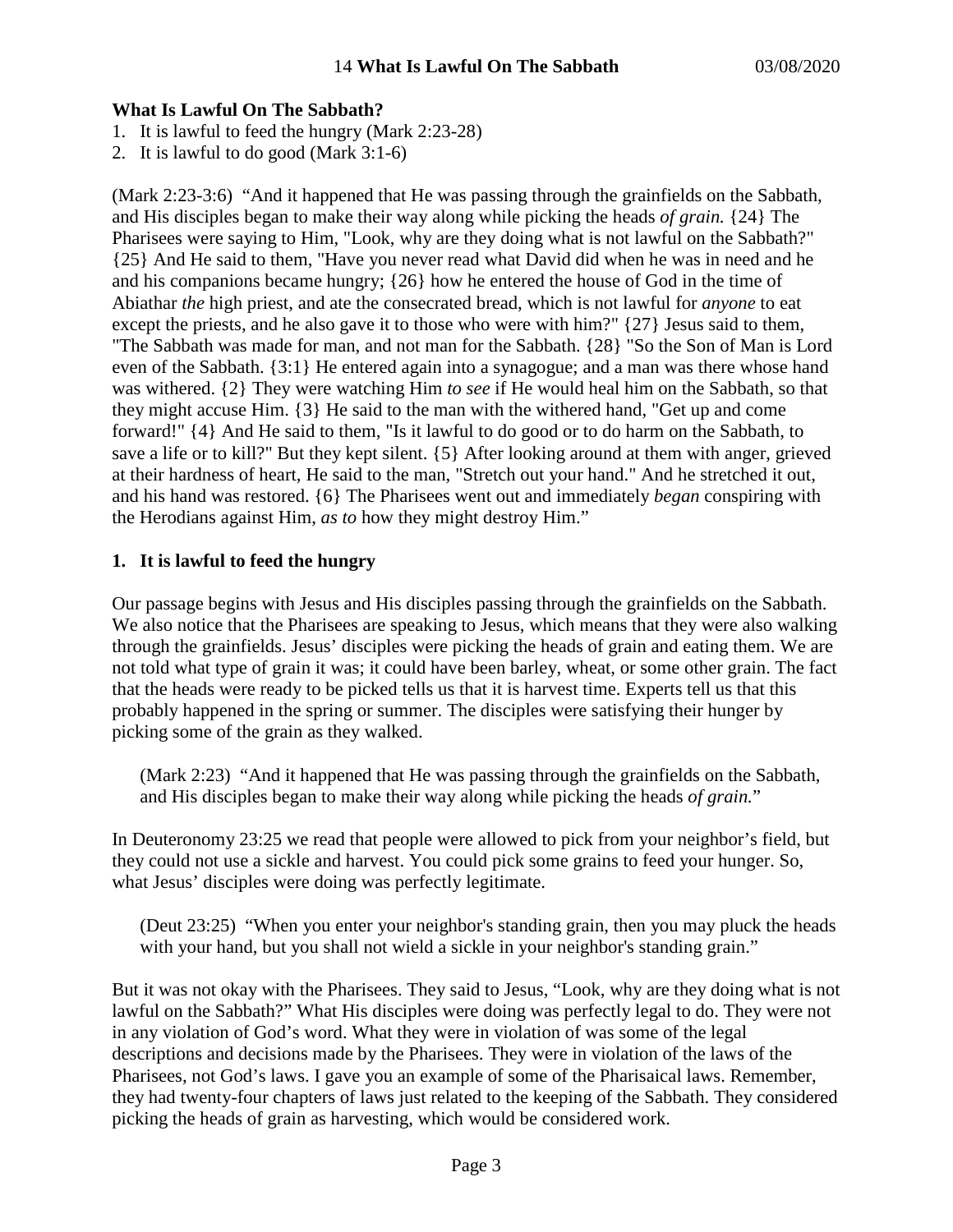#### 14 **What Is Lawful On The Sabbath** 03/08/2020

The Sabbath means a rest from work. Jesus' disciples came from various trades. Peter, Andrew, James, and John were fishermen, so farming was not their normal work. Matthew had been a tax collector, so this was not his work. I don't know if there were any farmers among Jesus' disciples, but picking a few heads of grain for personal needs was not the same as harvesting.

(Mark 2:24) "The Pharisees were saying to Him, "Look, why are they doing what is not lawful on the Sabbath?"

I must bring up another point about their question. Since Jesus and His disciples were traveling on the Sabbath, and had grown hungry, they had probably gone way further than three thousand feet, which was one of the Pharisaical laws. The Pharisees did not ask Jesus about this because they were in violation of that law. They picked the laws they wanted to confront Jesus about and overlooked their own violations. This account is rooted in hypocrisy. The Pharisees did not care about the disciples eating. They were looking to discredit Jesus.

Scholars tell us that this account took place after the account in John 5:1-17. That is where Jesus had gone up to Jerusalem for one of the feasts. While there, He was by the sheep gate, where the pool of Bethesda is. There was a man who had been ill for thirty-eight years. He was lame and withered and was not able to step into the pool of water. We read that an angel of the Lord would go down at certain seasons and stir the water and whoever entered it first would be healed. This man had never been able to get into the water first when the water got stirred. Jesus asked the man if he wanted to get well. Then, Jesus told him to pick up his pallet and walk, which the man immediately did. In verse nine, we read that it was the Sabbath on that day, and Jesus had just told this man to pick up his pallet, which, according to the Pharisaical laws, would have been considered working on the Sabbath. They confronted the man and told him that it was not permissible for him to carry his pallet. In verse sixteen, we read that because of this the Jews were persecuting Jesus. Let's be clear; it was not all Jews that were persecuting Jesus. This man who had been healed was telling everyone about what Jesus did for him. It was the Pharisees that were all upset and were persecuting Jesus. As we get to our account today, they were following Jesus like a bloodhound. They were looking for ways to condemn, discredit, persecute, and destroy Jesus. To them, they did not care that a man had been set free from this bondage he had been in for thirty-eight years. They did not care that Jesus told the man to sin no longer so that nothing worse happened to him. Jesus had told the man to repent of his sins and the Pharisees were not concerned about that. They were maliciously going after Jesus, and they were willing to overlook their own violations of their laws to attack Jesus because His disciples were in violation of one of their laws. Our text does not say that Jesus picked any grain. It was His disciples that picked the grain. The Pharisees should have been confronting Jesus' disciples, but their target was Jesus, not His disciples.

(John 5:1-17) "After these things there was a feast of the Jews, and Jesus went up to Jerusalem. {2} Now there is in Jerusalem by the sheep *gate* a pool, which is called in Hebrew Bethesda, having five porticoes. {3} In these lay a multitude of those who were sick, blind, lame, and withered, [waiting for the moving of the waters; {4} for an angel of the Lord went down at certain seasons into the pool and stirred up the water; whoever then first, after the stirring up of the water, stepped in was made well from whatever disease with which he was afflicted.] {5} A man was there who had been ill for thirty-eight years. {6} When Jesus saw him lying *there,* and knew that he had already been a long time *in that condition,* He \*said to him, "Do you wish to get well?" {7} The sick man answered Him, "Sir, I have no man to put me into the pool when the water is stirred up, but while I am coming, another steps down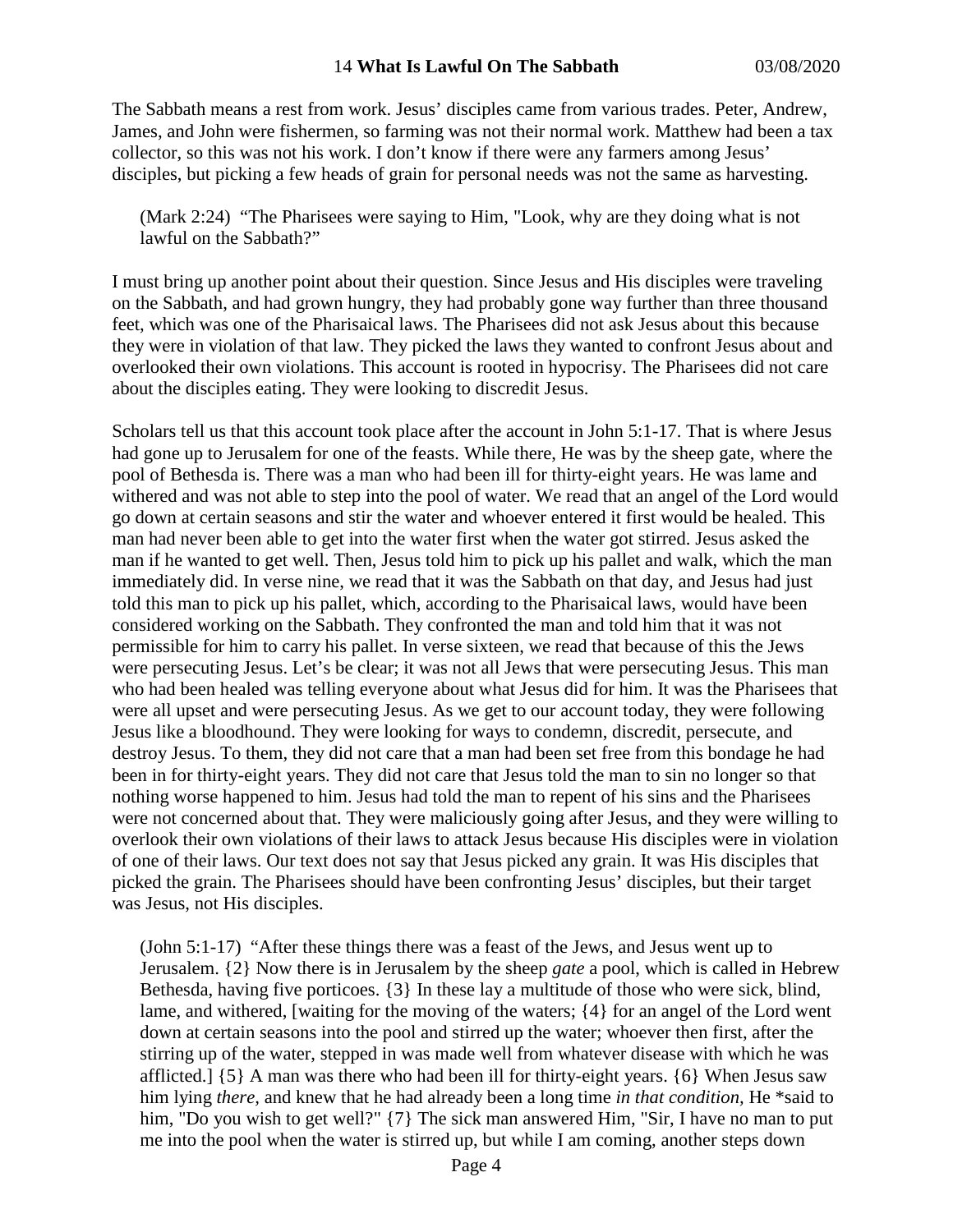before me." {8} Jesus said to him, "Get up, pick up your pallet and walk." {9} Immediately the man became well, and picked up his pallet and *began* to walk. Now it was the Sabbath on that day. {10} So the Jews were saying to the man who was cured, "It is the Sabbath, and it is not permissible for you to carry your pallet." {11} But he answered them, "He who made me well was the one who said to me, 'Pick up your pallet and walk.'" {12} They asked him, "Who is the man who said to you, 'Pick up *your pallet* and walk'?" {13} But the man who was healed did not know who it was, for Jesus had slipped away while there was a crowd in *that* place. {14} Afterward Jesus found him in the temple and said to him, "Behold, you have become well; do not sin anymore, so that nothing worse happens to you." {15} The man went away, and told the Jews that it was Jesus who had made him well. {16} For this reason the Jews were persecuting Jesus, because He was doing these things on the Sabbath. {17} But He answered them, "My Father is working until now, and I Myself am working."

Jesus responded to their question with a question. He asked them if they had never read what David did when he was in need and he and his companions had become hungry. Of course they had read it. They knew the Scriptures very well. The account is found in 1 Samuel 21:1-6. The problem was that they did not understand the Scripture and the significance of it.

(Mark 2:25-26) "And He said to them, "Have you never read what David did when he was in need and he and his companions became hungry; {26} how he entered the house of God in the time of Abiathar *the* high priest, and ate the consecrated bread, which is not lawful for *anyone* to eat except the priests, and he also gave it to those who were with him?"

In this account, David was fleeing from Saul. He and some of his men came to Nob to Ahimelech the priest. In Mark, Jesus said it was in the time of Abiathar the high priest. Abiathar came right after Ahimelech, and that era is known for Abiathar. Ahimelech came trembling to meet David; he knew that something was wrong. David asked him for five loaves of bread or whatever could be found. The only bread available was the consecrated bread. There was a row of twelve loaves of bread that were brought into the tabernacle and placed on a golden table. These loaves were called the bread of the Presence. On the following Sabbath, these loaves were removed and fresh, hot loaves were placed there instead. The week-old bread was removed, and these consecrated loaves were to be eaten only by the priests. Ahimelech asked David if the men had kept themselves from women. He was verifying that they were holy or clean. David affirmed this and Ahimelech gave David the week-old bread. The priest made a decision to give this consecrated bread to David and his men. He understood that feeding the hungry was a higher priority than maintaining ritual. He made a choice between allowing David, the anointed Kingto-be to starve and keep a symbolic ritual or to feed David and his men and put aside the ritual. Mercy and compassion was a higher priority than a religious ritual.

(1 Sam 21:1-6) "Then David came to Nob to Ahimelech the priest; and Ahimelech came trembling to meet David and said to him, "Why are you alone and no one with you?" {2} David said to Ahimelech the priest, "The king has commissioned me with a matter and has said to me, 'Let no one know anything about the matter on which I am sending you and with which I have commissioned you; and I have directed the young men to a certain place.' {3} "Now therefore, what do you have on hand? Give me five loaves of bread, or whatever can be found." {4} The priest answered David and said, "There is no ordinary bread on hand, but there is consecrated bread; if only the young men have kept themselves from women." {5} David answered the priest and said to him, "Surely women have been kept from us as previously when I set out and the vessels of the young men were holy, though it was an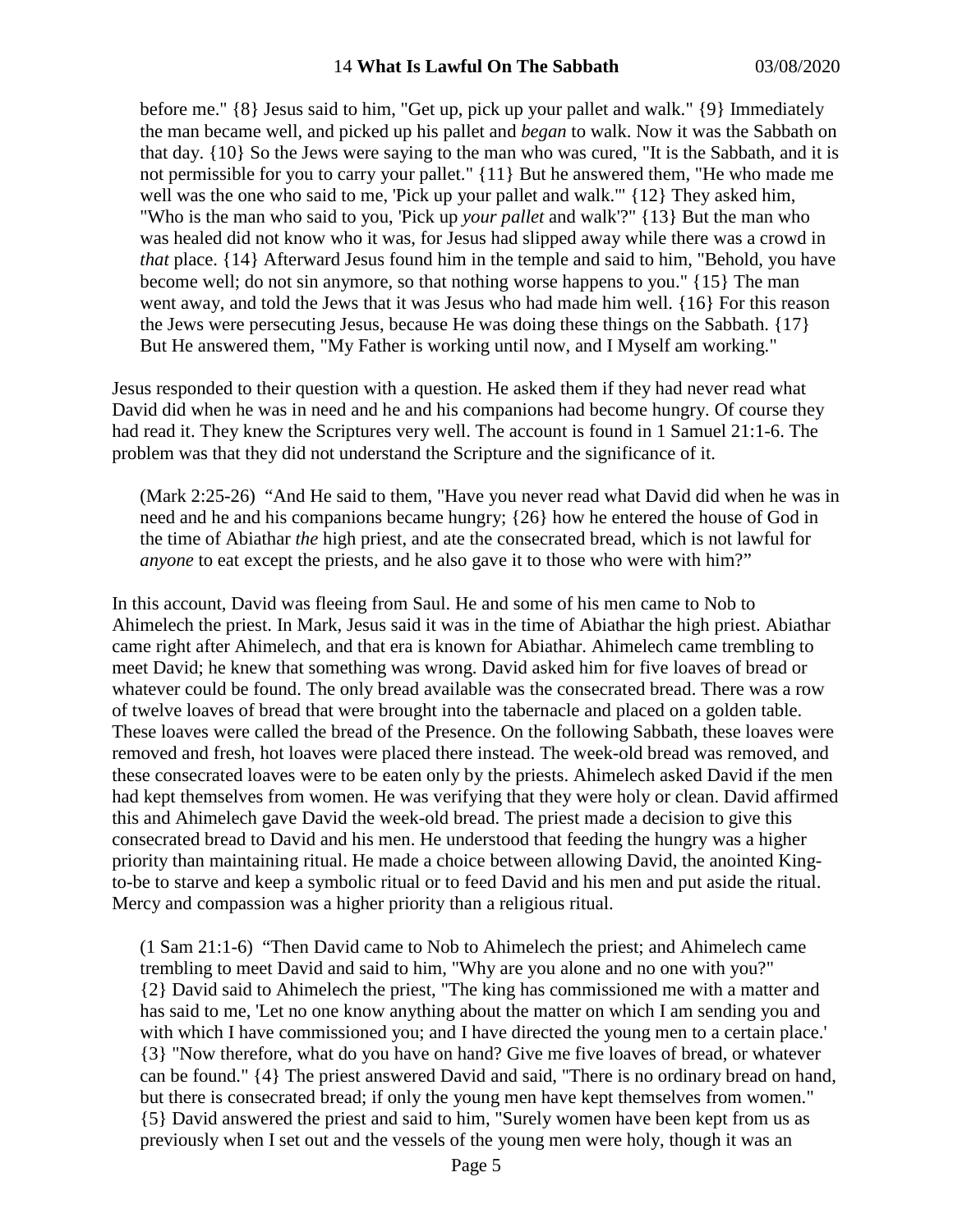### 14 **What Is Lawful On The Sabbath** 03/08/2020

ordinary journey; how much more then today will their vessels *be holy?*" {6} So the priest gave him consecrated *bread;* for there was no bread there but the bread of the Presence which was removed from before the LORD, in order to put hot bread *in its place* when it was taken away."

This was a sharp contrast to the Pharisees. They valued ritual over life. Their Pharisaical laws were more important than seeing a man healed who had been lame and diseased for thirty-eight years.

Then, Jesus said to them, "The Sabbath was made for man, and not man for the Sabbath." They held their legalistic, man-made laws as more important than the welfare of people. They held their laws as more important than these disciples picking a few heads of grain and feeding themselves when they were hungry. When God made the Sabbath, He made it for our benefit. God did not need to rest on the Sabbath. Isaiah tells us that God never tires or grows weary. It is us, living as mortals here on earth, that get tired and worn out. We are the ones that need a day of rest every week. We are the ones that need to cease from our labors.

(Mark 2:27) "Jesus said to them, "The Sabbath was made for man, and not man for the Sabbath."

I try to get my sermons finished by Friday every week. Why? I try to take Saturdays off and to rest. I work hard during the week. I start my mornings pretty early and work long days. I need that day of rest. I try not to do work for Murchison Drilling Schools and I try not to do much other things. I try to rest, study, and spend time with the Lord. It is a day to get spiritually and physically refreshed. God made the Sabbath for us, not the other way around.

Jesus concluded by saying, "So the Son of Man is Lord even of the Sabbath." This would have been the final straw for these Pharisees. They knew that God gave the Ten Commandments. It was God who commanded us to keep the Sabbath and to cease from our labors. Jehovah God was the Lord of the Sabbath. And Jesus has just told them that He is the Lord of the Sabbath, making Himself out to be God. By telling the Pharisees this, He was telling them that He would determine what was lawful on the Sabbath. The Lord of the Sabbath approved of feeding the hungry over keeping their Pharisaical laws.

(Mark 2:28) "So the Son of Man is Lord even of the Sabbath."

What was lawful on the Sabbath? It is lawful to feed the hungry on the Sabbath. God wants His people to be filled with compassion and to help those who are hungry and needy. We are to keep God's Laws, and the disciples had not violated God's laws. It was only the legalistic, Pharisaical laws that had been violated. Feeding the hungry was far more important than their laws. Notice how Matthew ended his account. He said, "I desire compassion, and not a sacrifice." He said if they had understood God's heart, they would not have condemned the innocent. He was letting them know that His disciples were innocent of any wrongdoing.

(Matt 12:7-8) "But if you had known what this means, 'I DESIRE COMPASSION, AND NOT A SACRIFICE,' you would not have condemned the innocent. {8} For the Son of Man is Lord of the Sabbath."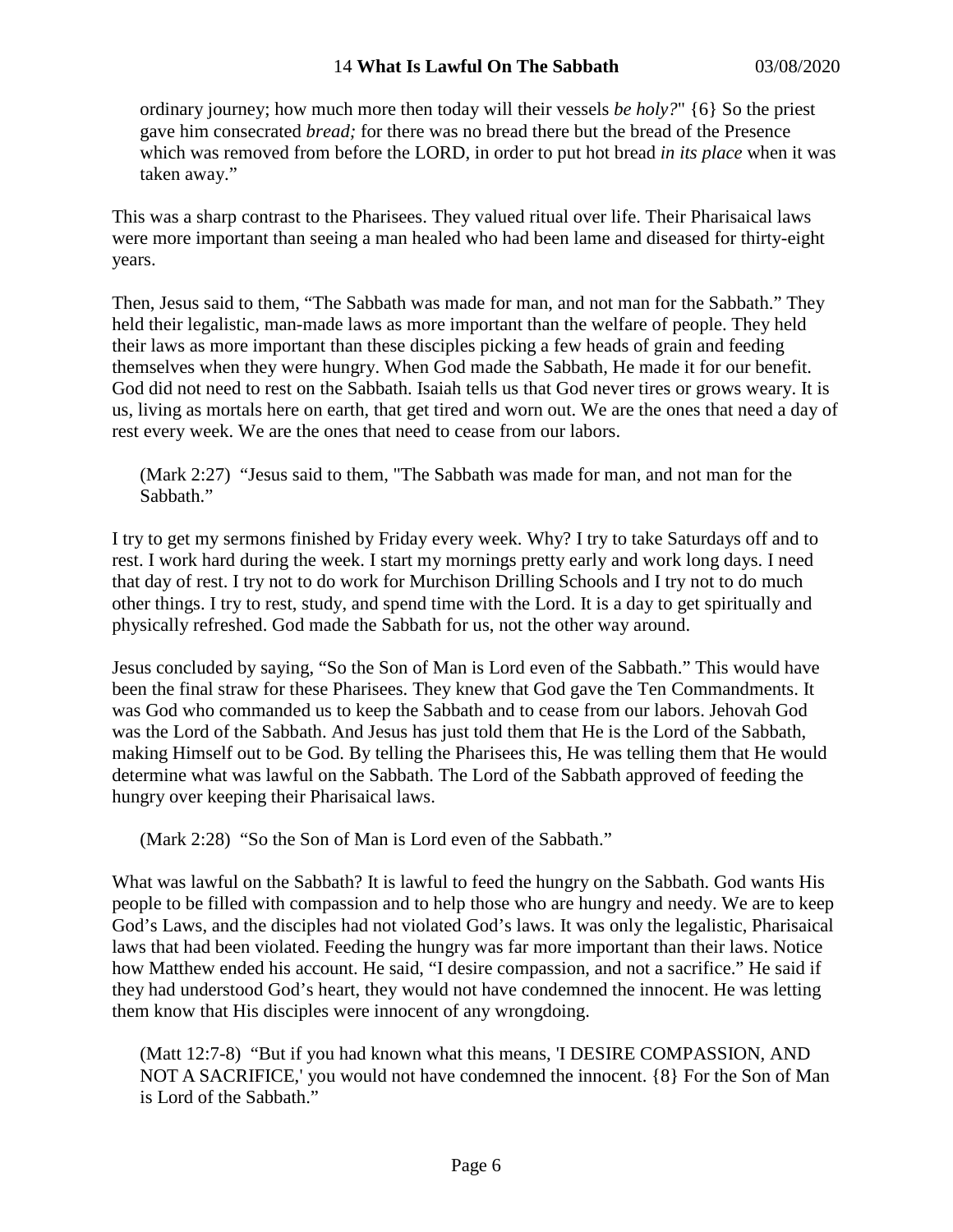### **2. It is lawful to do good (heal and save)** (Mark 3:1-6)

In Matthew, Mark, and Luke these two passages are together and in consecutive order. In Luke's account he said, "On another Sabbath," so we know that this was another Sabbath. This was not the first or second time Jesus confronted the Pharisees on a Sabbath. It was not the first time that the Pharisees watched Jesus. They were seeking an opportunity to accuse Him, so they were particularly interested in what He did on the Sabbaths.

(Luke 6:6) "On another Sabbath He entered the synagogue and was teaching; and there was a man there whose right hand was withered…"

On this particular Sabbath, there was a man whose hand was withered. It was not useful, and had not been used in a long time. Atrophy had set in and it was withered. The Pharisees were watching Jesus to see if He would heal him on the Sabbath. Healing someone was considered work, so it would have been a violation of the law to heal on the Sabbath.

(Mark 3:1-2) "He entered again into a synagogue; and a man was there whose hand was withered. {2} They were watching Him *to see* if He would heal him on the Sabbath, so that they might accuse Him."

They were watching Jesus but nothing was said. In Luke's account, he records that Jesus knew what they were thinking. He is omniscient. Jesus knows all our thoughts. He knows the days ordained for us before there was yet one. He knew us before He formed us in our mothers' wombs. He knows the hairs on our heads. He knows everything about us. He knew their thoughts, and that they were wondering if He would heal this man with a withered hand.

(Luke 6:8) "But He knew what they were thinking, and He said to the man with the withered hand, "Get up and come forward!" And he got up and came forward."

Jesus saw the man and said to him, "Get up and come forward." The man did not ask Jesus. Jesus was the One who was taking the initiative. Jesus knew what He was doing. He was confronting the Pharisees' value system and attitude. Then, before He healed the man, He asked the Pharisees a question. "Is it lawful to do good or to do harm on the Sabbath, to save a life or to kill?" That is the whole point of these teachings. Is it lawful for the disciples to eat some grains that they pick on the Sabbath or to go hungry? Is it lawful to heal this man with a withered hand? Or, should this man be allowed to suffer when help was available? The Pharisees kept silent. They did not verbally answer Jesus. Sometimes non-verbal communication is very powerful. Their silence spoke volumes. Their facial expressions spoke volumes.

(Mark 3:3-4) "He entered again into a synagogue; and a man was there whose hand was withered. {2} They were watching Him *to see* if He would heal him on the Sabbath, so that they might accuse Him." {3} He said to the man with the withered hand, "Get up and come forward!" {4} And He said to them, "Is it lawful to do good or to do harm on the Sabbath, to save a life or to kill?" But they kept silent."

Notice Jesus' response to their non-verbal communication and to the thoughts going through their minds. He looked at them with anger. This was righteous anger. God has righteous anger. James tells us that the anger of men does not accomplish the righteousness of God. But this was not the anger of men; this was the anger of God.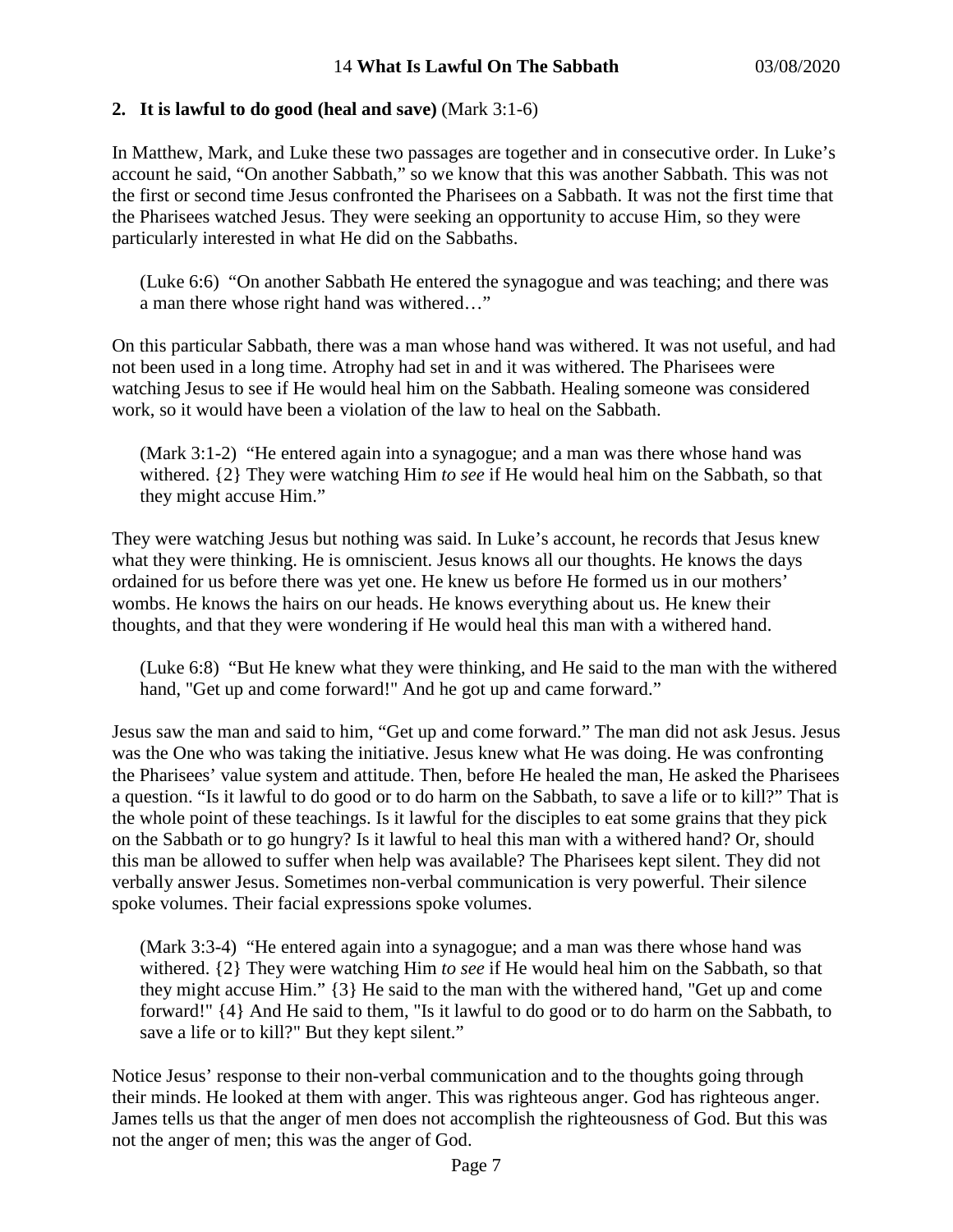(Mark 3:5) "After looking around at them with anger, grieved at their hardness of heart, He said to the man, "Stretch out your hand." And he stretched it out, and his hand was restored."

In addition to being angry, Jesus was grieved. The Greek word is syllypeo (Strong's G4818), which means to be united or joined with sorrow or grief. Jesus was angry and at the same time full of sorrow at the hardness of their hearts. They cared more about their religious and legalistic laws than the welfare of this man. They would rather see this man suffer than to have him healed on the Sabbath.

In our text Mark says that Jesus then told the man to stretch out his hand and he restored it. But, in Matthew's account, Jesus did not immediately heal the man. After being angry and grieved, He said to them, "What man is there among you who has a sheep, and if it falls into a pit on the Sabbath, will he not take hold of it and lift it out? How much more valuable then is a man than a sheep! So then, it is lawful to do good on the Sabbath." These Pharisees were more concerned about sheep than people. There sheep had value, but this man with a withered hand had no value to them. They were not concerned about his withered hand. They were more concerned about their religious laws than doing good. Jesus was grieved at the hardness of their heart and their lack of love and compassion for those who were sick, hungry or needy.

(Matt 12:11-14) "And He said to them, "What man is there among you who has a sheep, and if it falls into a pit on the Sabbath, will he not take hold of it and lift it out? {12} How much more valuable then is a man than a sheep! So then, it is lawful to do good on the Sabbath." {13} Then He said to the man, "Stretch out your hand!" He stretched it out, and it was restored to normal, like the other. {14} But the Pharisees went out and conspired against Him, *as to* how they might destroy Him."

This week I saw in the news that a man received a two-year sentence for killing a rabbit named Petunia. The rabbit was at a pet shelter, and everyone loved the rabbit. The man said he was hungry and he slaughtered the rabbit and ate it. In our country, our value system is way out of line. You can slaughter innocent babies and that is okay, but to give someone a two-year prison sentence for killing a rabbit shows that we value animals more than human life. It was wrong for the man to kill this rabbit; it did not belong to him, but the sentence clearly shows our value system is corrupt. We value whales, dogs, and other animals more than human life.

After confronting and challenging the Pharisees about their values, Jesus told the man to stretch out his hand, and He healed him. He did not touch him. He did not say anything else. He just told him to stretch it out and as soon as the man stretched out his hand, it was restored to normal, like the other one. The man with the withered man had faith that Jesus would restore his hand and he stretched it out in faith. Sometimes, we do not need others to lay hands on us or pray for us. Sometimes, in response to God, we just need to stretch out our hands in faith.

The result was that the Pharisees went out and immediately began conspiring with the Herodians against Jesus, as to how they might destroy Him. The Herodians were secularists and did not want anything to do with the Pharisees and Judaism. They also did not want anything to do with Jesus; they were secularists. They were politically motivated. They were supporters of Herod the Great, who represented Rome. Because they supported Herod and Rome, the Herodians were not friends of most Jews, and particularly of the Pharisees. But, the Pharisees and the Herodians began to work together. They had a common enemy, Jesus. They began conspiring together as to how they might destroy Jesus. Why would the Pharisees do this? They thought that if they could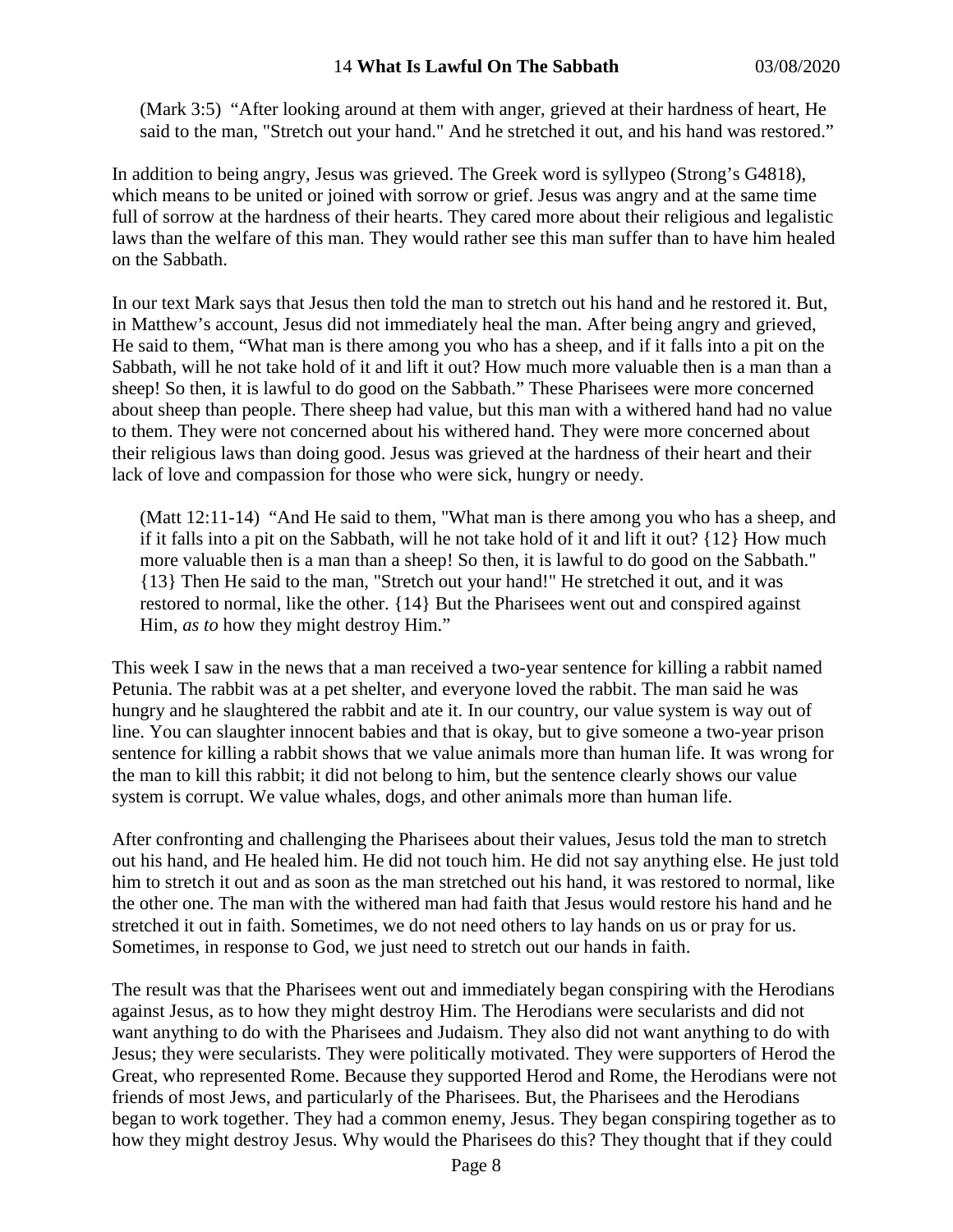get Jesus arrested by the Roman government for claiming to be the King of the Jews, that would be considered a threat against King Herod. If Herod got rid of Jesus, they would not have to deal with Jesus. So, they conspired together against Jesus.

(Mark 3:5) "The Pharisees went out and immediately *began* conspiring with the Herodians against Him, *as to* how they might destroy Him."

Luke tells us that they were filled with rage and discussed what they might do to Jesus. Jesus had just healed a man, and the fact that He healed on the Sabbath, caused them to be filled with rage. They should have rejoiced that a man's hand had been restored. Their hearts were hardened. Jesus could not put a patch of unshrunk cloth on this old garment. Jesus could not pour new wine into this wineskin. This hard, legalistic, inflexible wineskin could not contain the new wine that Jesus had to offer.

(Luke 6:11) "But they themselves were filled with rage, and discussed together what they might do to Jesus."

# **Conclusion and Applications**

I tell people quite frequently that I take a Sabbath. I encourage people to take a Sabbath rest every week. I think we live in a very fast-paced culture, and I don't believe most people get a rest. I encourage people to prioritize corporate worship. I don't think we should stay home from church to catch up on rest or anything else. The Scriptures clearly teach us not to forsake the assembling of ourselves together (as is the habit of some). We need to make time for rest. The Sabbath was made for man.

But, the point of this passage was that we should do good on the Sabbath. It is lawful to feed those that are hungry. It is lawful to heal those who are lame or sick. It is lawful to save a life. We are not to be legalistic like the Pharisees who cared more about their laws and traditions than the life of a person. Jesus wanted them and us to know that it is lawful to do good on the Sabbath.

There is another Sabbath spoken about in Hebrews 4. It says that we need to be concerned about some people not entering God's rest. It goes on to say that we have good news preached to us, but it will profit unless it is united by faith. We have to believe and receive Jesus into our lives in order to enter God's rest. It is not by works that we enter into heaven. Jesus has already gone to the cross and paid for our sins. The work on the cross has been done. We just need to receive Jesus into our lives as our Lord and enter His rest.

(Heb 4:1-4) "Therefore, let us fear if, while a promise remains of entering His rest, any one of you may seem to have come short of it. {2} For indeed we have had good news preached to us, just as they also; but the word they heard did not profit them, because it was not united by faith in those who heard. {3} For we who have believed enter that rest, just as He has said, "as I swore in my wrath, they shall not enter my rest," although His works were finished from the foundation of the world. {4} For He has said somewhere concerning the seventh *day: '*and God rested on the seventh day from all his works'"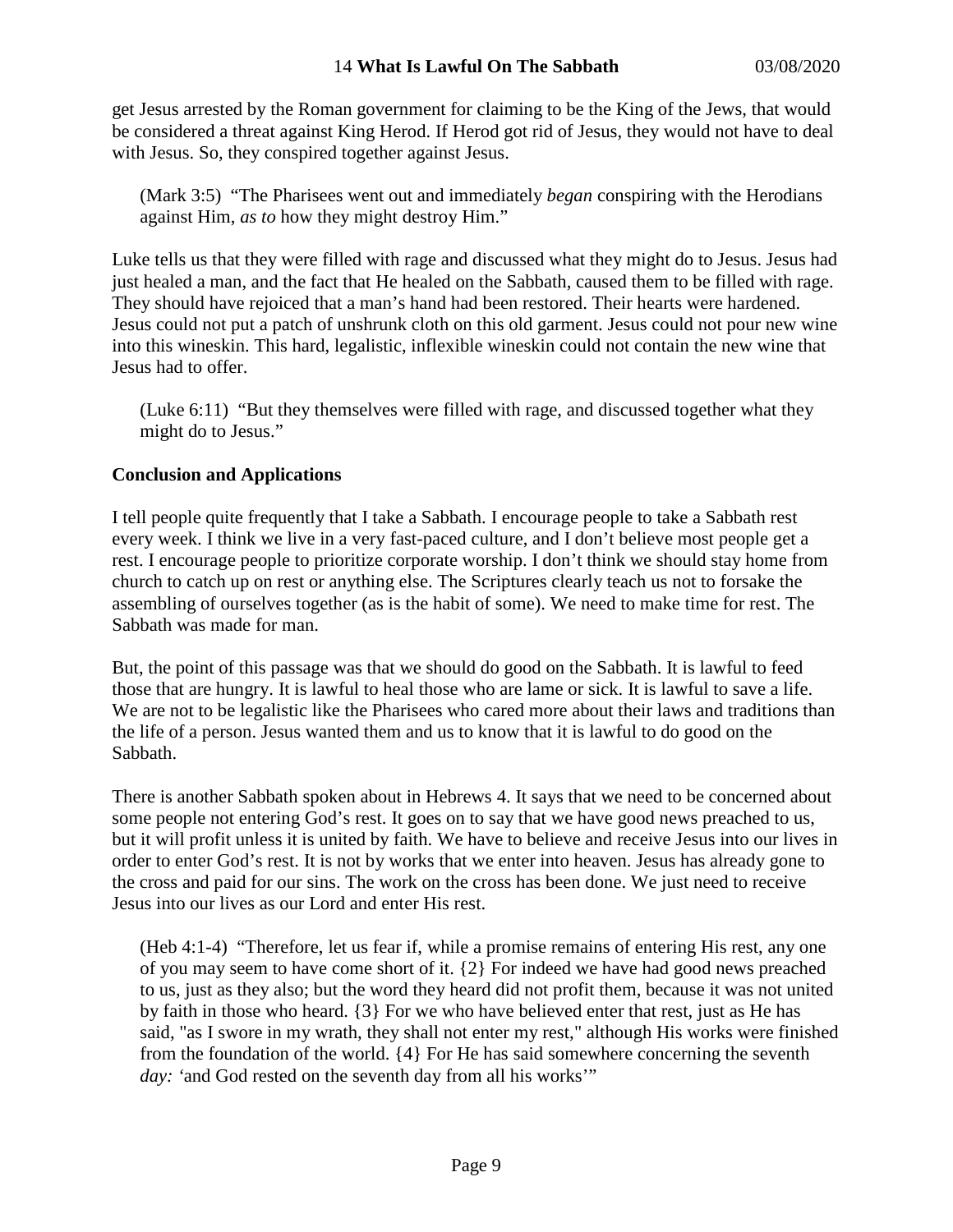#### 14 **What Is Lawful On The Sabbath** 03/08/2020

There may be some today that have never received Christ. Let me encourage you to place your faith in Christ today. Let me encourage you to received Christ into your life. Simply pray with me.

"Father God, I believe that You sent Jesus to die on the cross and pay for all of our sins. I believe that You raised Him from the dead. I ask You today to come into my life and forgive me of my sins. I want to make You Lord of my life, and enter Your rest today. I pray this in Jesus' name. Amen.